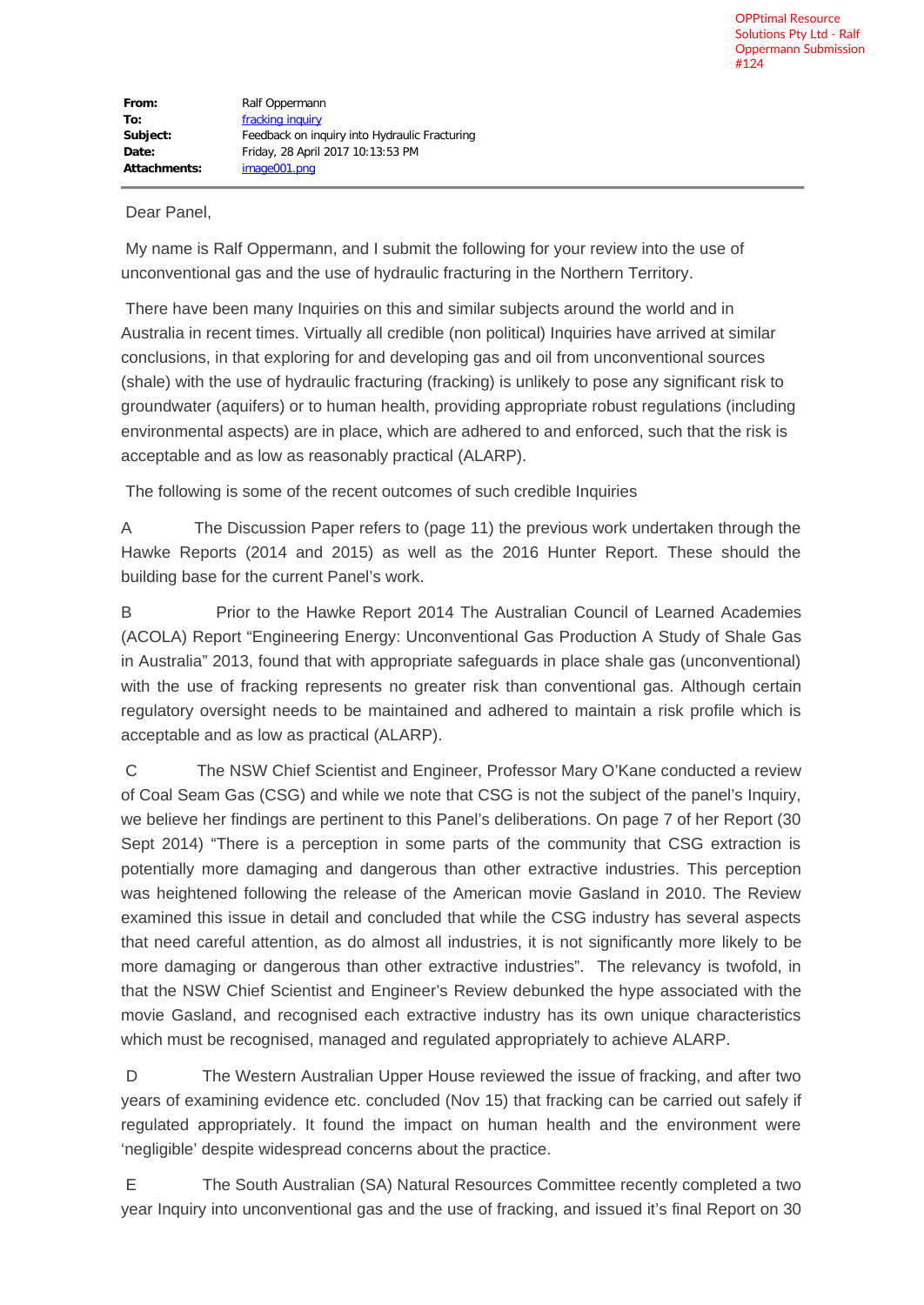November 2016. It's key recommendation against it's first Term of Reference was that unconventional gas (fracking) is unlikely to have any impact on groundwater (aquifers).

 F As mentioned, there have been many Inquiries worldwide, but the UK is also very relevant to Australia, as its ownership to mineral rights is similar to Australia. The UK had a very rigorous inquiry carried out by the Royal Society and the Royal Academy of Engineering specifically to do a report on hydraulic fracturing and shale gas. Professor Sir Mark Walport UK Chief Scientist gave a speech predominantly focussed on Risk and Innovation in Germany in September 2014, summed up the findings, with the following

 "There are really 3 science and engineering concerns about hydraulic fracturing (fracking). The first of these is: will it cause earth tremors? The second is: will you get contamination of the water table? And the third is: will there be fugitive release of the methane gas? (In other words if you leak all the gas then you lose the advantage of it as a fossil fuel). And what the science and the engineering tells you is that this is a drilling technology and no drilling technology is completely risk-free. **But if it is done well, if it is engineered well, if it is governed well, then it is as safe as any other form of drilling**, recognising that there is no 'free lunch', there is nothing that is completely risk-free." He went on to note

"Those are the engineering concerns, and that's what the Royal Academy of Engineers' report said and actually multiple other reports have all essentially said the same thing. But the public or publics who are protesting, at least in some parts of the world, about fracking are coming at in from a different angle. They're coming at it from the values angle and from the 'my pain, your gain' angle. And so there's a group that dislike fracking because they dislike fossil fuels, there's another group that dislike fracking because they actually just don't like big companies, and then there's a third group who just don't want the inconvenience of having something industrial happening in their back yard." The referenced speech can be found here http://bit.ly/1CVyur7

In line with the UK Inquiry and the recommended outcomes, the UK Infrastructure Bill 2014- 15, was passed through the UK Parliament, and it, which among other things will permit fracking below 300 meters in the UK.

It is on this basis that I urge the Panel to adopt a factual and evidence based approach toward assessing the potential risks regarding the exploration for and the development of unconventional gas and oil, and the use of hydraulic fracturing to enhance its production, providing at all times, there is a robust regulatory regime which through strong enforcement enables the risk to be reduced to be ALARP.

Yours sincerely

**Ralf Oppermann** Director ¦ **OPPtimal Resource Solutions Pty Ltd**

Web: www.OPPtimal.com PO Box 225, Wembley WA 6913, Australia

Yiew my profile on Linked

"Innovation is the ability to see change as an opportunity - not a threat !" (Steve Jobs) View our **Interview** at *URTeC Unconventional Resources Technology Conference & Exhibition,* Denver/USA, 12-